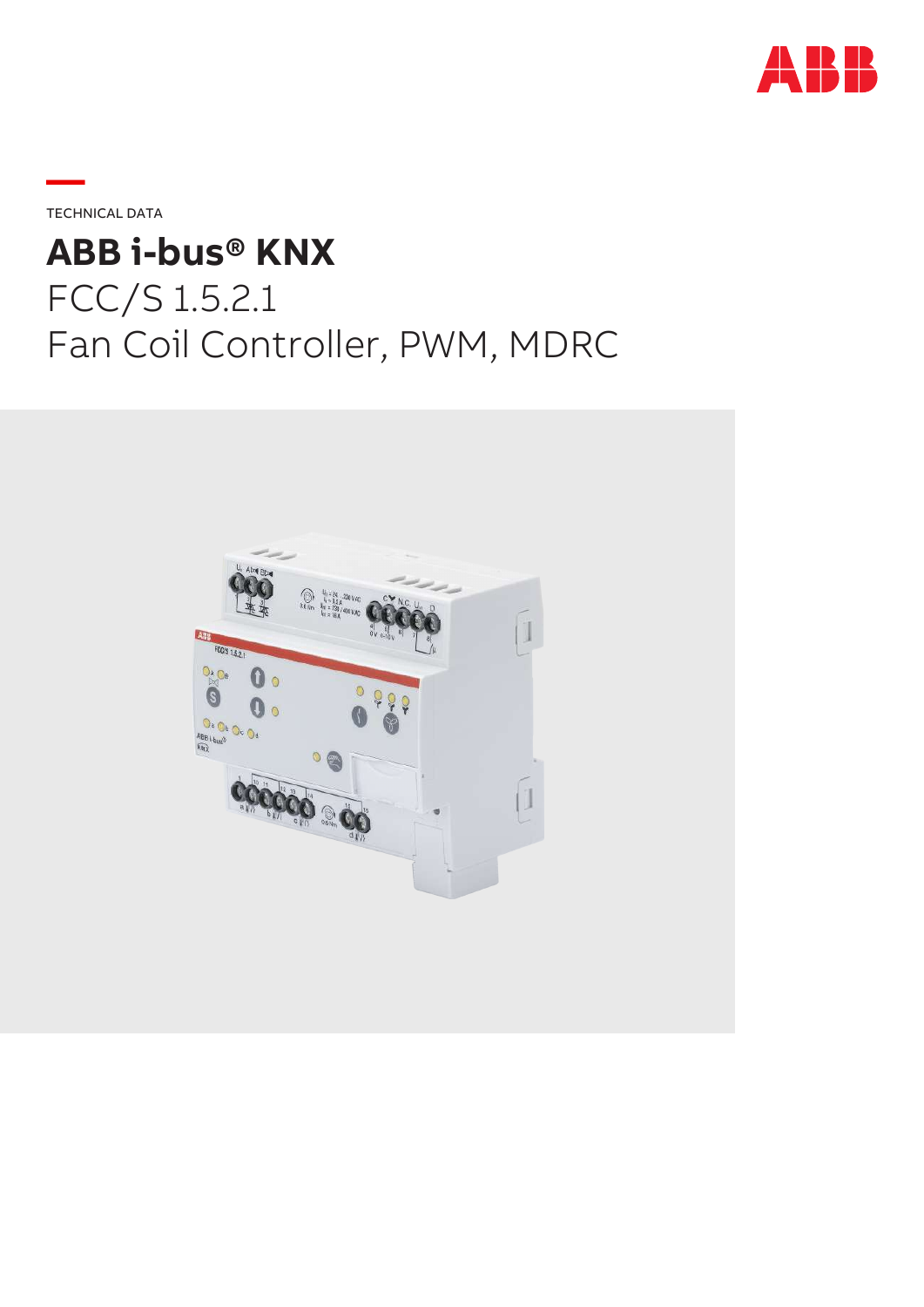## **Device description**

**—**

The device is a modular installation device (MDRC) in proM design. It is designed for installation in electrical distribution boards and small housings with a 35 mm mounting rail (to EN 60715).

The device is KNX-certified and can be used as a product in a KNX system → EU declaration of conformity.

#### The device is powered via the bus

(ABB i-bus® KNX) and requires no additional auxiliary voltage supply. The connection to the bus is made via a bus connection terminal on the front of the housing. The loads are connected to the outputs using screw terminals → terminal designation on the housing.

The software application Engineering Tool Software (ETS) is used for physical address assignment and parameterization.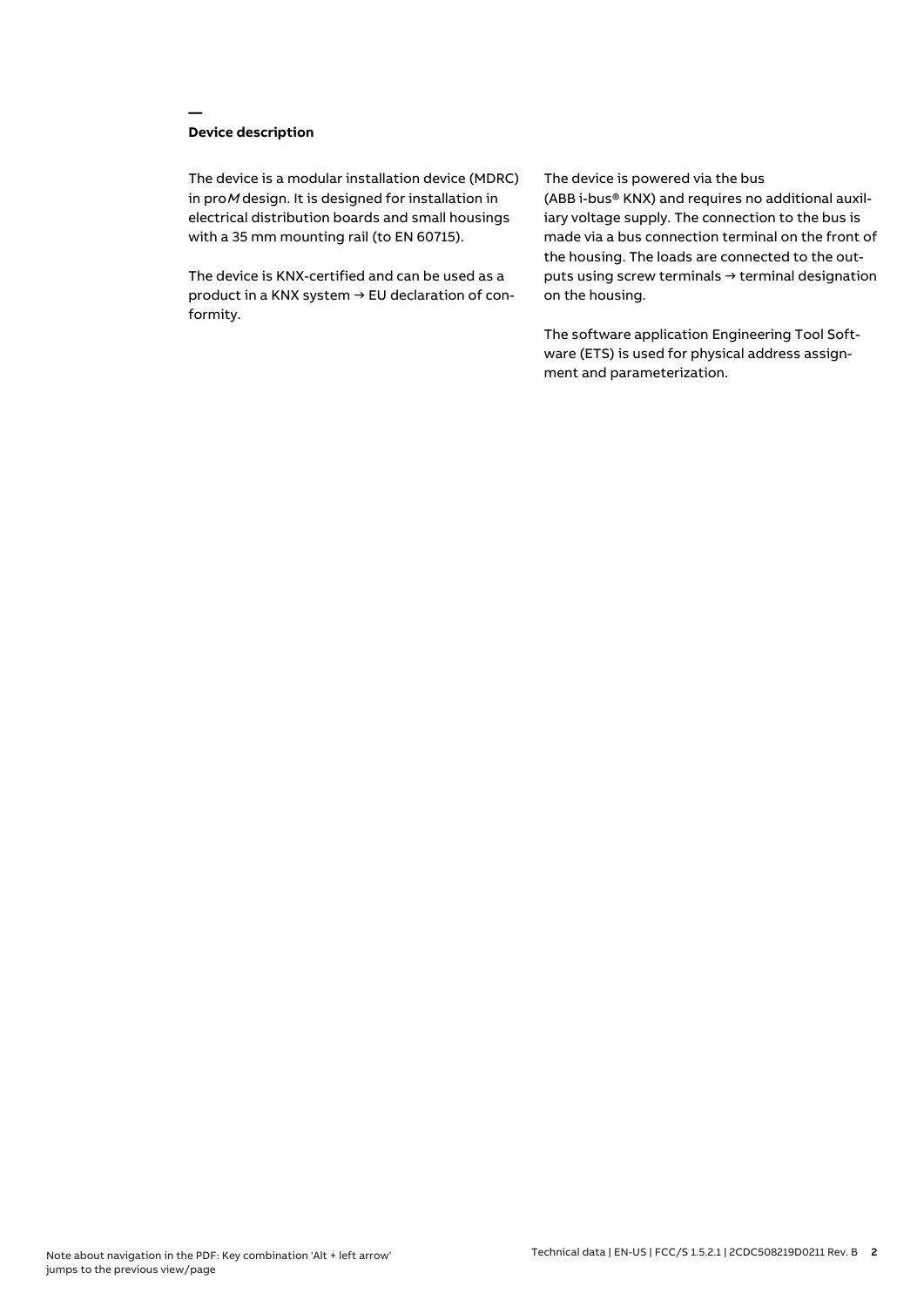## **Device functions**

**—**

The following device functions are available for controlling a fan coil unit:

- Controller
- Actuator device

## **Controller**

The internal controller is activated in the function as a controller unit. The controller is used to process the data received at the inputs (actual values) or via the bus (ABB i-bus® KNX) (actual values, setpoints and operating mode changes). The control values are calculated from the data received and transmitted to the outputs.

## **Actuator device**

The internal controller is deactivated in the function as an actuator. The control values for activating the outputs are calculated by an external controller and received via the bus (ABB i-bus® KNX).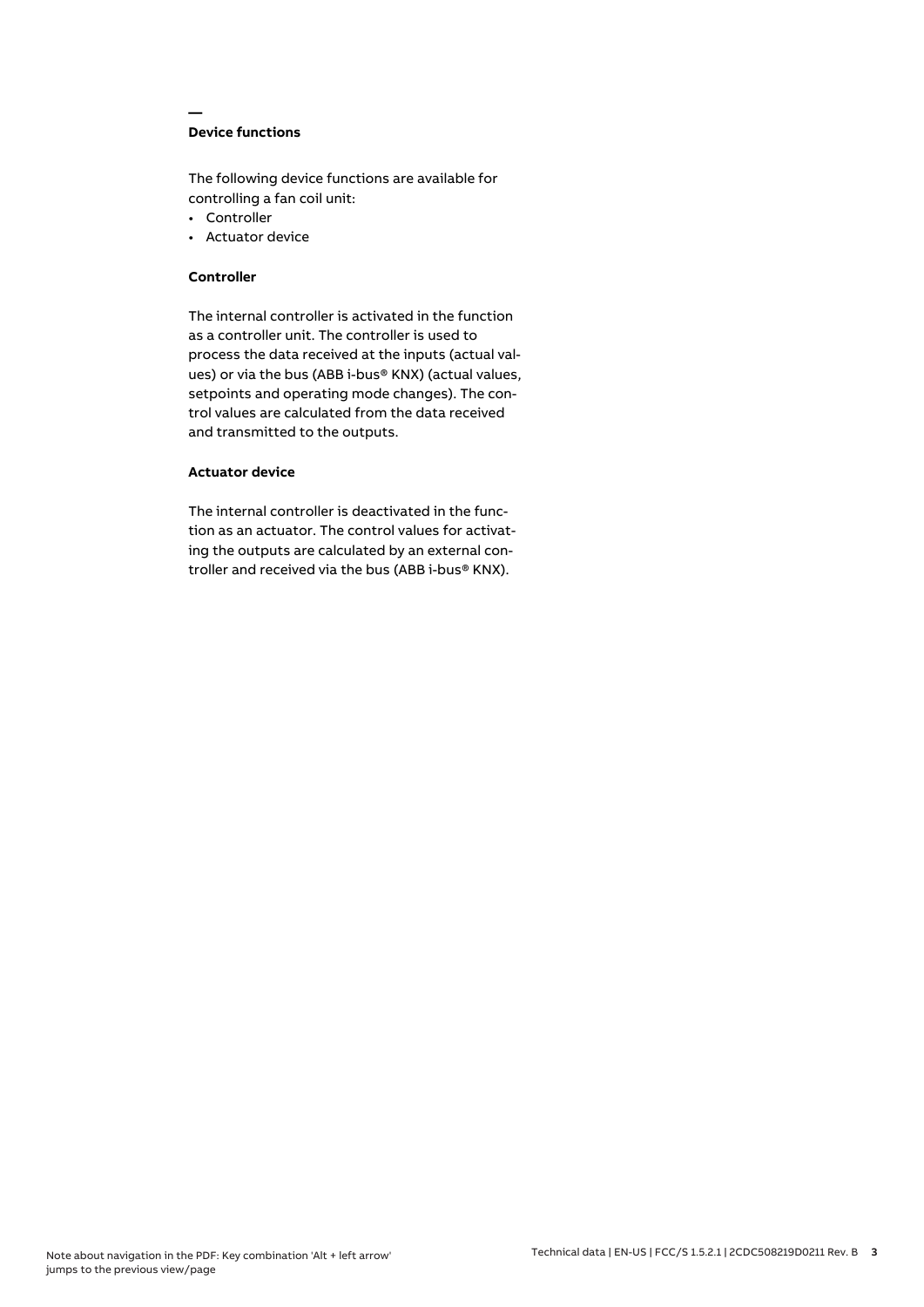## **Connections**

**—**

The devices possess the following connections, depending on the product variant:

- 4 inputs for sensors or an analog room control unit (SAF/A or SAR/A)
- 2 valve outputs for activating valve drives (FCC/ S 1.4.1.1: 1 valve output)
- 1 fan output
- 1 relay output (FCC/S 1.4.1.1 : no relay output)
- 1 bus connection

#### **Fan output**

The tables below provide an overview of the maximum number of devices that can be connected to the individual product variants.

|                                               | FCC/S<br>1.1.1.1 | FCC/S<br>1.1.2.1 | FCC/S<br>1.2.1.1  | FCC/S<br>1.2.2.1         | FCC/S<br>1.3.1.1  | FCC/S<br>1.3.2.1         | FCC/S<br>1.4.1.1         | FCC/S<br>1.5.1.1             | FCC/S<br>1.5.2.1         |
|-----------------------------------------------|------------------|------------------|-------------------|--------------------------|-------------------|--------------------------|--------------------------|------------------------------|--------------------------|
| Discrete speed fans<br>$(1 \ldots 3$ -speeds) |                  |                  |                   |                          | $\qquad \qquad -$ | $\overline{\phantom{m}}$ |                          | $\qquad \qquad \blacksquare$ | $\overline{\phantom{0}}$ |
| Continuous fans<br>(010V)                     | -                | -                | $\qquad \qquad -$ | $\overline{\phantom{a}}$ |                   |                          | $\overline{\phantom{0}}$ |                              |                          |

## **Relay output 16 A**

|                 | FCC/S   | FCC/S   | FCC/S   | <b>FCC/S</b> | <b>FCC/S</b> | FCC/S   | FCC/S   | FCC/S   | FCC/S   |
|-----------------|---------|---------|---------|--------------|--------------|---------|---------|---------|---------|
|                 | 1.1.1.1 | 1.1.2.1 | 1.2.1.1 | 1.2.2.1      | 1.3.1.1      | 1.3.2.1 | 1.4.1.1 | 1.5.1.1 | 1.5.2.1 |
| Electric heater |         |         |         |              |              |         | $-$     |         |         |

## **Valve outputs**

|                                        | FCC/S<br>1.1.1.1 | FCC/S<br>1.1.2.1         | FCC/S<br>1.2.1.1 | FCC/S<br>1.2.2.1 | FCC/S<br>1.3.1.1 | FCC/S<br>1.3.2.1         | FCC/S<br>1.4.1.1 | FCC/S<br>1.5.1.1 | FCC/S<br>1.5.2.1         |  |
|----------------------------------------|------------------|--------------------------|------------------|------------------|------------------|--------------------------|------------------|------------------|--------------------------|--|
| Thermoelectric valve<br>drives (PWM)   | 2                | 2                        | -                |                  |                  |                          |                  | 2                | $\overline{c}$           |  |
| Motor-driven valve<br>drives (3-point) |                  |                          |                  |                  |                  |                          |                  |                  |                          |  |
| Magnetic valve drives<br>(open/closed) | 2                | $\overline{\phantom{0}}$ |                  |                  |                  |                          |                  | $\overline{c}$   | $\overline{c}$           |  |
| Analog valve drives<br>(010V)          |                  |                          | 2                | 2                | $\overline{c}$   | $\overline{c}$           |                  |                  |                          |  |
| 6-way valve                            |                  |                          |                  |                  |                  |                          |                  |                  | $\overline{\phantom{0}}$ |  |
| VAV damper drive                       |                  |                          | ς                | ς                | $\mathcal{P}$    | $\overline{\phantom{0}}$ |                  |                  |                          |  |
|                                        |                  |                          |                  |                  |                  |                          |                  |                  |                          |  |

## **Physical inputs**

|                             | FCC/S<br>1.1.1.1 | FCC/S<br>1.1.2.1 | FCC/S<br>1.2.1.1 | FCC/S<br>1.2.2.1 | FCC/S<br>1.3.1.1 | FCC/S<br>1.3.2.1 | FCC/S<br>1.4.1.1 | FCC/S<br>1.5.1.1 | FCC/S<br>1.5.2.1 |
|-----------------------------|------------------|------------------|------------------|------------------|------------------|------------------|------------------|------------------|------------------|
| Analog room control<br>unit |                  |                  |                  |                  |                  |                  |                  |                  |                  |
| Binary sensors (floating) 4 |                  |                  | 4                |                  | Δ.               | 4                |                  |                  | 4                |
| Temperature sensors         | 4                | Δ.               | Δ                |                  | Δ.               | 4                |                  | Δ                | 4                |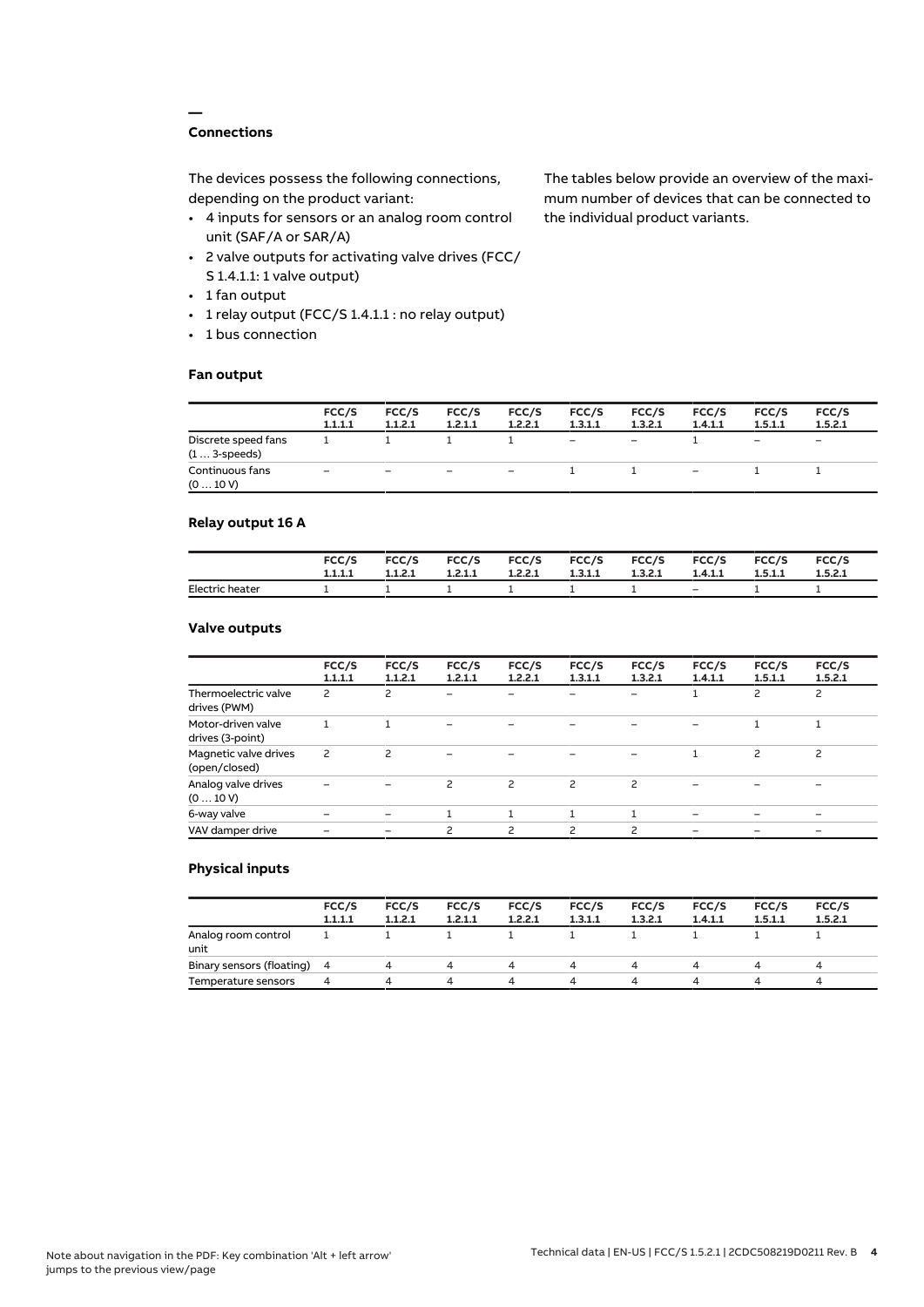## **Inputs**

**—**

| <b>Function</b>              | a | b | c                         |              |
|------------------------------|---|---|---------------------------|--------------|
| Temperature sensor           |   |   |                           |              |
| PT100                        | x | X | $\boldsymbol{\mathsf{x}}$ | $\mathsf{x}$ |
| PT1000                       | x | X | x                         | x            |
| KT/KTY                       | x | x | x                         | x            |
| KT/KT user-defined           | x | x | X                         | $\mathsf{x}$ |
| NTC10k                       | x | x | x                         | x            |
| NTC20k                       | x | x | x                         | x            |
| NI-1000                      | x | x | x                         | x            |
| Analog room control unit     | x |   |                           |              |
| Binary sensor (floating)     | x | X | x                         | $\mathsf{x}$ |
| Dew point sensor (floating)  | x | x | X                         | x            |
| Fill level sensor (floating) | x | X | x                         | $\mathsf{x}$ |
| Window contact (floating)    | x | x | X                         | x            |

## **—**

## **Outputs**

**—**

## **Valve outputs**

| <b>Function</b>                          |      |       |  |
|------------------------------------------|------|-------|--|
| Thermoelectric valve drives (PWM)        |      |       |  |
| Magnetic valve drives (open/closed)      |      |       |  |
| Motor-driven valve drives (3-point)      | open | close |  |
| Fault detection (overload/short circuit) |      |       |  |

#### **—**

## **Fan output**

| <b>Function</b>                                                         | <b>Fan output</b> |
|-------------------------------------------------------------------------|-------------------|
| Continuous fans (0  10 V), voltage range can be selected as<br>required |                   |
| Fault detection (overload/short circuit)                                |                   |

#### **— Relay output 16 A**

| <b>Function</b>                                | <b>Relay output</b> |
|------------------------------------------------|---------------------|
| Use by internal controller for electric heater |                     |
| Use as independent switching output            |                     |
| Internal connection to a device input          |                     |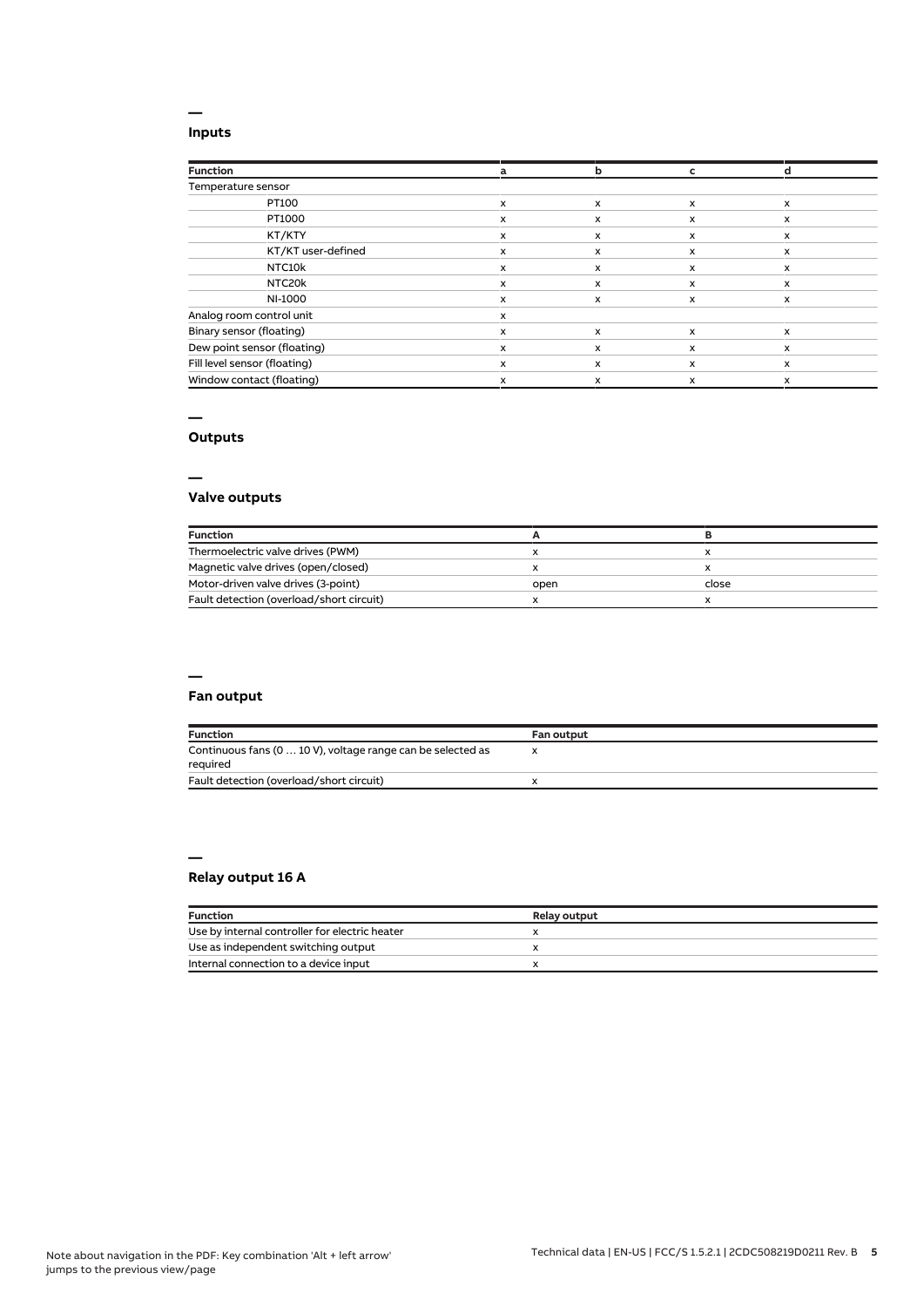**Dimension drawing**

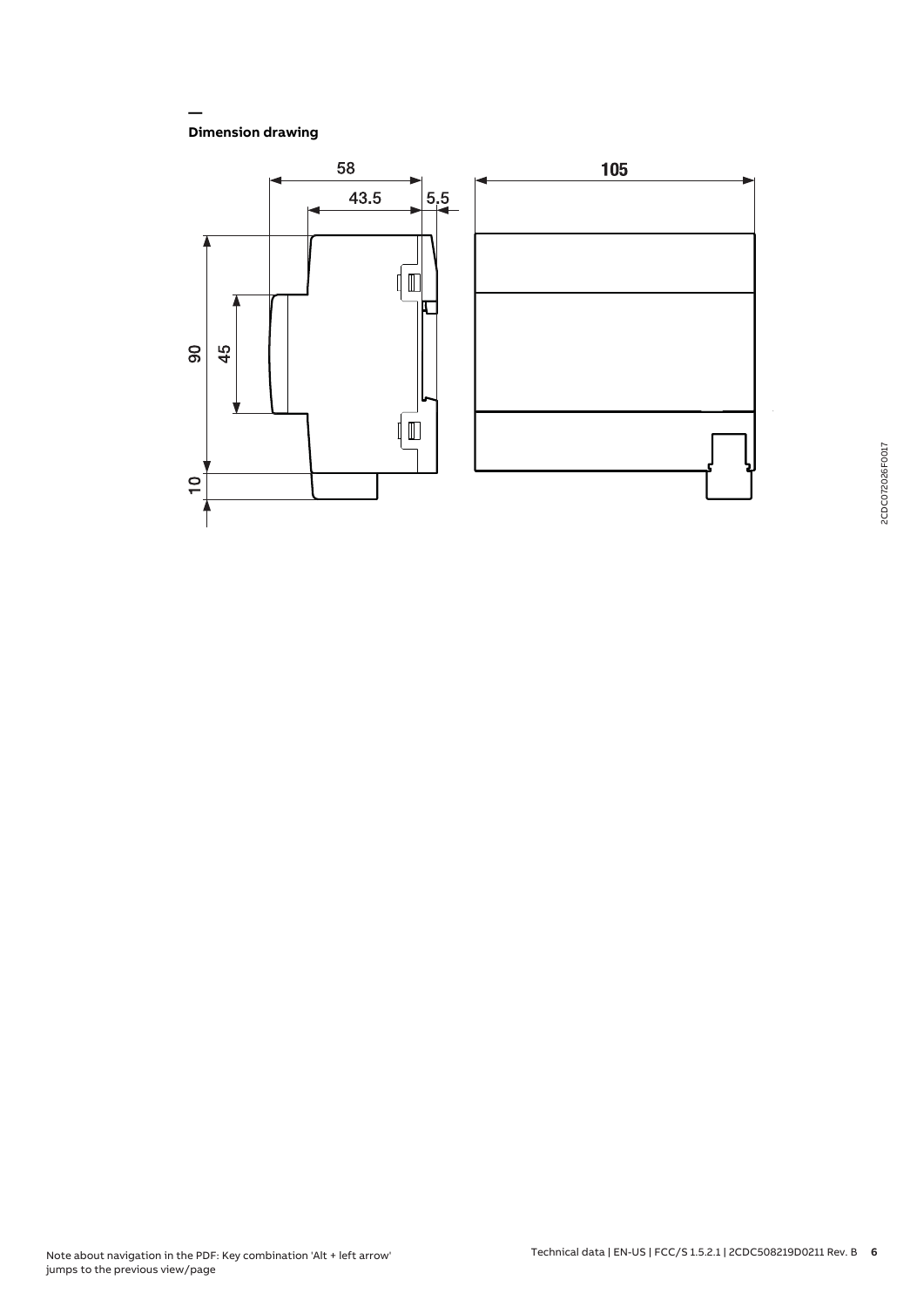**Connection diagram**

**—**



#### **— Legend**

- Label carriers
- Programming LED
- Programming button
- Bus connection terminal
- Cover cap
- Valve output
- Valve output
- Fan output
- Auxiliary relay
- 11 Switch valve output button/LED
- Valve output open/close button/LED
- Relay output open/close button/LED
- Fan speed switching button/LED
- Manual operation button/LED
- Input LED
- Input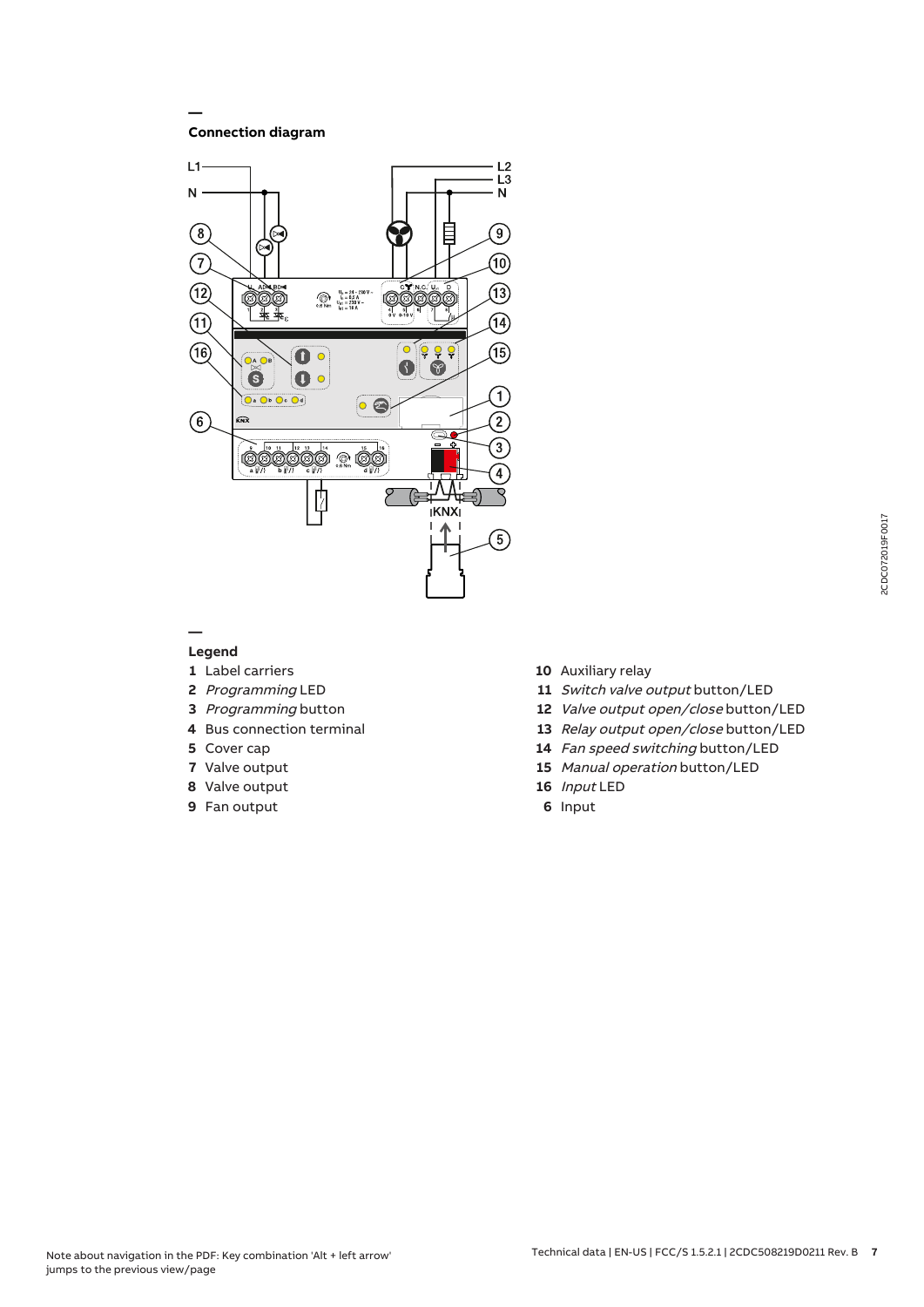## **Operating and display elements**

| <b>Operating control/LED</b>       | Description/function                                                   | <b>Display</b>                                                     |
|------------------------------------|------------------------------------------------------------------------|--------------------------------------------------------------------|
|                                    | Assignment of the physical address                                     | LED On: Device in programming mode                                 |
| Programming button/LED             |                                                                        |                                                                    |
|                                    |                                                                        |                                                                    |
|                                    |                                                                        |                                                                    |
| <b>Manual mode</b>                 |                                                                        |                                                                    |
|                                    |                                                                        |                                                                    |
| <b>Operating control/LED</b>       | Description/function                                                   | <b>Display</b>                                                     |
|                                    | Activates the KNX mode with a short                                    | LED On: Manual operation active                                    |
|                                    | button push                                                            | LED Off: KNX operation active                                      |
| Manual operation button/LED        |                                                                        |                                                                    |
|                                    | Indication according to use of the inputs                              | Binary sensor:                                                     |
| d<br>n                             |                                                                        | • LED On: Contact closed                                           |
| Input LED                          |                                                                        | LED Off: Contact open<br>Temperature sensor:                       |
|                                    |                                                                        | LED On: Temperature sensor con-<br>$\bullet$                       |
|                                    |                                                                        | nected                                                             |
|                                    |                                                                        | • LED flashing: Fault (cable break/short<br>circuit)               |
|                                    |                                                                        | Analog control panel:                                              |
|                                    |                                                                        | LED On: Control panel connected<br>$\bullet$                       |
|                                    |                                                                        | LED flashing: Fault (cable break/short<br>circuit)                 |
| в                                  | Switches between valve A and valve B.                                  | LED On: Valve selected                                             |
|                                    | (If the valve output is deactivated, the valve<br>cannot be selected.) | LED flashing: Fault on the output (e.g.<br>overload/short circuit) |
|                                    |                                                                        |                                                                    |
|                                    |                                                                        |                                                                    |
|                                    |                                                                        |                                                                    |
| Switch valve output button/LED     | Sets the maximum valve control value                                   | LED On: Valve control value at 100 %                               |
|                                    | $(100\%)$                                                              | LED flashing: Fault on the output (e.g.                            |
|                                    | Resets the outputs with long button push                               | overload/short circuit)                                            |
| Valve output open button/LED       | > 5s                                                                   |                                                                    |
|                                    | Sets the minimum valve control value (0 %)                             | LED On: Valve control value at 0 %                                 |
|                                    |                                                                        | LED flashing: Fault on the output (e.g.<br>overload/short circuit) |
|                                    |                                                                        |                                                                    |
| Valve output close button/LED      |                                                                        | Both LEDs On: Valve control value between                          |
|                                    |                                                                        | 1 and 99 %                                                         |
|                                    |                                                                        | Both LEDs flashing: Fault on the output                            |
|                                    |                                                                        | (e.g. overload/short circuit)                                      |
|                                    |                                                                        |                                                                    |
|                                    |                                                                        |                                                                    |
|                                    | Opens/closes the relay                                                 | LED On: Relay contact closed<br>LED Off: Relay contact open        |
|                                    |                                                                        |                                                                    |
|                                    |                                                                        |                                                                    |
|                                    |                                                                        |                                                                    |
| Relay output open/close button/LED |                                                                        |                                                                    |
|                                    | Switches the fan speed in the following                                | Fan speed:                                                         |
|                                    | sequence:                                                              | 0 %: all LEDs Off<br>$\bullet$                                     |
|                                    | $0\%$ > 33 % > 66 % > 100 % > 0 % ><br>33 %                            | $\cdot$ 1 33 %: LED 1 On<br>34  66 %: LEDs 1 & 2 On                |
|                                    | (long button push always switches to 0 %)                              | 67  100 %: all LEDs On                                             |
|                                    |                                                                        | All LEDs flashing: Fault on the 0-10 V<br>output                   |
| Fan speed button/LED               |                                                                        |                                                                    |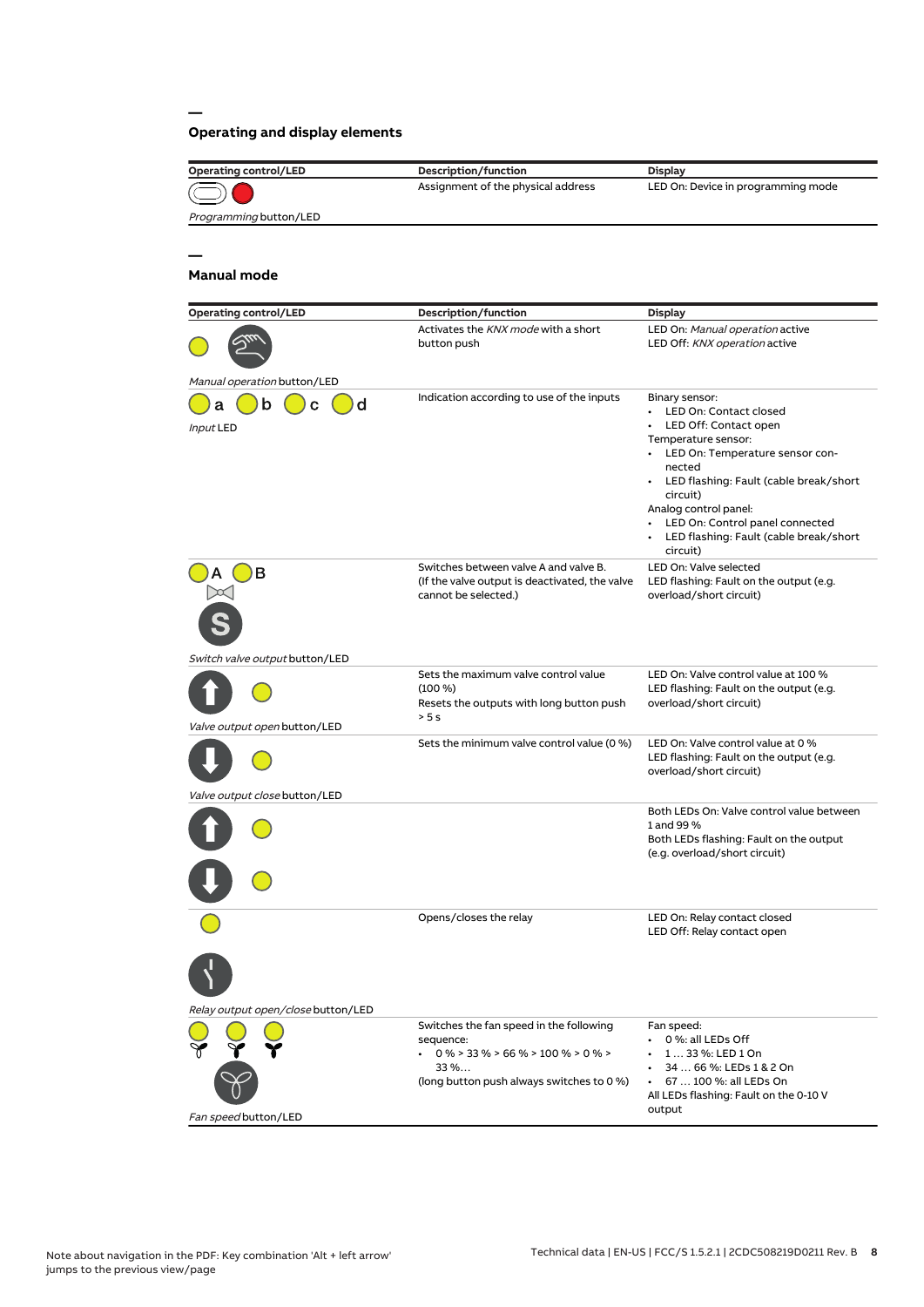## **KNX operation**

| <b>Operating control/LED</b>                                   | Description/function                                                                                            | Display                                                                                                                                                                                                                                                                                                                                   |
|----------------------------------------------------------------|-----------------------------------------------------------------------------------------------------------------|-------------------------------------------------------------------------------------------------------------------------------------------------------------------------------------------------------------------------------------------------------------------------------------------------------------------------------------------|
| Manual operation button/LED                                    | Activates the Manual operation mode with<br>long button push > 5 s                                              | LED On: Manual operation active<br>LED Off: KNX operation active<br>LED flashes when button is pushed: Manual<br><i>operation</i> deactivated via ETS                                                                                                                                                                                     |
| d<br>а<br>n<br>C<br>Input LED                                  | Indication according to use of the inputs                                                                       | Binary sensor:<br>LED On: Contact closed<br>LED Off: Contact open<br>Temperature sensor:<br>LED On: Temperature sensor con-<br>$\bullet$<br>nected<br>• LED flashing: Fault (cable break/short<br>circuit)<br>Analog control panel:<br>LED On: Control panel connected<br>$\bullet$<br>LED flashing: Fault (cable break/short<br>circuit) |
| в                                                              | Switches between valve A and valve B.<br>(If the valve output is deactivated, the valve<br>cannot be selected.) | LED On: Valve selected<br>LED flashing: Fault on the output (e.g.<br>overload/short circuit)                                                                                                                                                                                                                                              |
| Switch valve output button/LED<br>Valve output open button/LED | Button without function                                                                                         | LED On: Valve control value at 100 %<br>LED flashing: Fault on the output (e.g.<br>overload/short circuit)                                                                                                                                                                                                                                |
| Valve output close button/LED                                  | Button without function                                                                                         | LED On: Valve control value at 0 %<br>LED flashing: Fault on the output (e.g.<br>overload/short circuit)                                                                                                                                                                                                                                  |
|                                                                |                                                                                                                 | Both LEDs On: Valve control value between<br>1 and 99 %<br>Both LEDs flashing: Fault on the output<br>(e.g. overload/short circuit)                                                                                                                                                                                                       |
| Relay output open/close button/LED                             | Button without function                                                                                         | LED On: Relay contact closed<br>LED Off: Relay contact open                                                                                                                                                                                                                                                                               |
| Fan speed button/LED                                           | Button without function                                                                                         | Fan speed:<br>0 %: all LEDs Off<br>$\bullet$<br>1  33 %: LED 1 On<br>34  66 %: LEDs 1 & 2 On<br>67  100 %: all LEDs On<br>All LEDs flashing: Fault on the 0-10 V<br>output                                                                                                                                                                |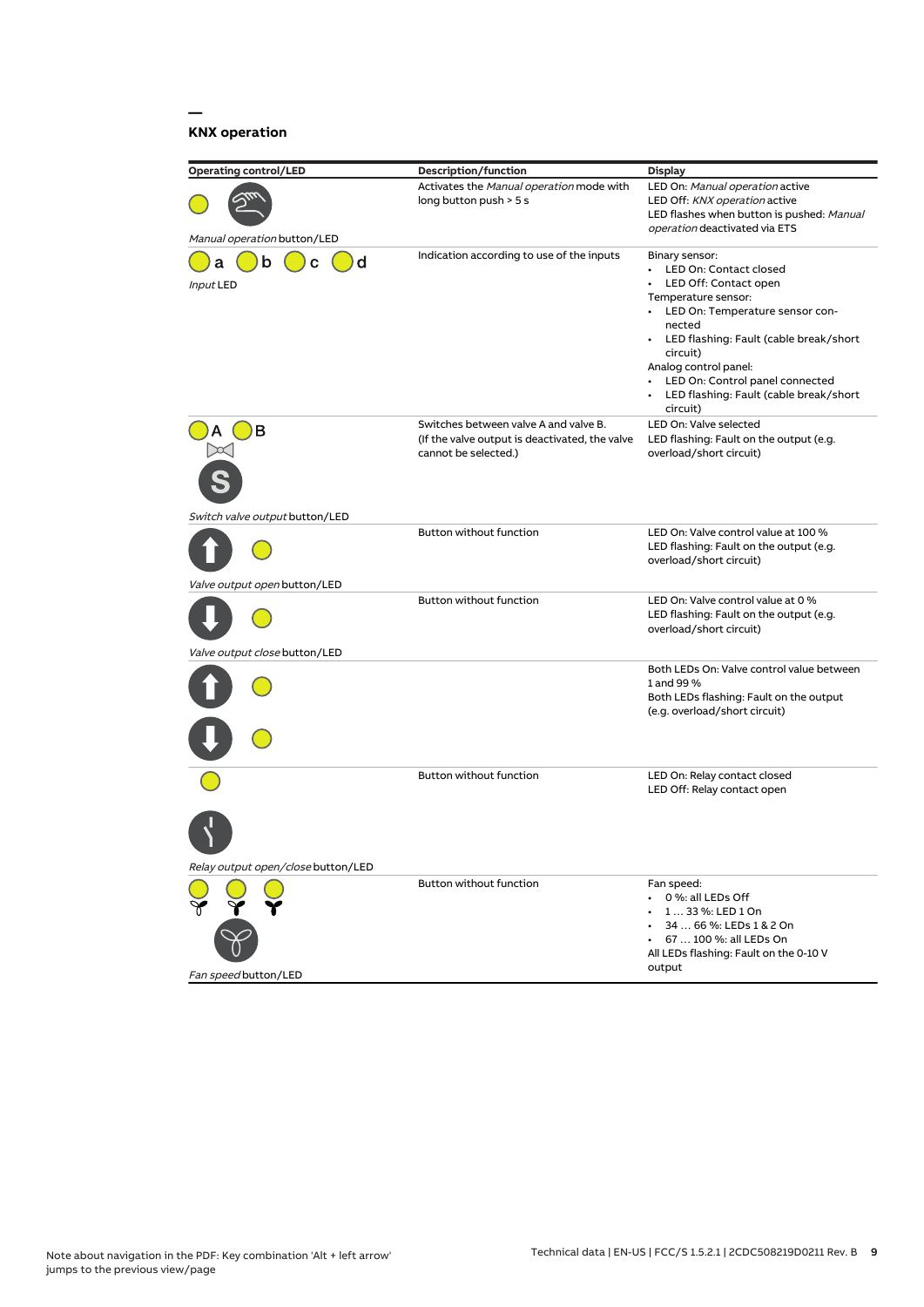#### **— General technical data**

| Device                               | Dimensions                                                              | $90 \times 105 \times 63.5$ mm (H x W x D)                                      |
|--------------------------------------|-------------------------------------------------------------------------|---------------------------------------------------------------------------------|
|                                      | Mounting width in space units                                           | 6 modules, 17.5 mm each                                                         |
|                                      | Weight                                                                  | 0.22 kg                                                                         |
|                                      | Mounting position                                                       | Any                                                                             |
|                                      | Mounting variant                                                        | 35 mm mounting rail                                                             |
|                                      | Design                                                                  | proM                                                                            |
|                                      | Degree of protection                                                    | <b>IP 20</b>                                                                    |
|                                      | <b>Protection class</b>                                                 | Ш                                                                               |
|                                      | Overvoltage category                                                    | Ш                                                                               |
|                                      | Pollution degree                                                        | 2                                                                               |
| <b>Materials</b>                     | Housing                                                                 | Polycarbonate, Makrolon FR6002, halogen free                                    |
| <b>Material note</b>                 | Fire classification                                                     | Flammability V-0                                                                |
| <b>Electronics</b>                   | Rated voltage, bus                                                      | 30 V DC                                                                         |
|                                      | Voltage range, bus                                                      | 21  31 V DC                                                                     |
|                                      | Current consumption, bus                                                | $< 12 \text{ mA}$                                                               |
|                                      | Power loss, device                                                      | $\leq 3 W$                                                                      |
|                                      | Power loss, bus                                                         | $\leq$ 0.25 W                                                                   |
|                                      | Power loss, fan outputs                                                 | $\leq$ 1.2 W                                                                    |
|                                      | Power loss, valve outputs                                               | $\leq$ 1.2 W                                                                    |
|                                      | KNX safety extra low voltage                                            | <b>SELV</b>                                                                     |
| <b>Connections</b>                   | Connection type, KNX bus                                                | Plug-in terminal                                                                |
|                                      | Cable diameter, KNX bus                                                 | 0.6  0.8 mm, solid                                                              |
|                                      | Connection type, inputs/outputs                                         | Screw terminal with universal head (PZ 1)                                       |
|                                      | Pitch                                                                   | 6.35 mm                                                                         |
|                                      | Tightening torque, screw terminals                                      | $0.50.6$ Nm                                                                     |
|                                      | Conductor cross-section, flexible                                       | $1 \times (0.2 \ldots 4 \text{ mm}^2) / 2 \times (0.2 \ldots 2.5 \text{ mm}^2)$ |
|                                      | Conductor cross section, rigid                                          | $1 \times (0.2 \ldots 6 \text{ mm}^2) / 2 \times (0.2 \ldots 4 \text{ mm}^2)$   |
|                                      | Conductor cross section with wire end ferrule without<br>plastic sleeve | $1 \times (0.252.5 \text{ mm}^2)$                                               |
|                                      | Conductor cross section with wire end ferrule with<br>plastic sleeve    | $1 \times (0.254 \text{ mm}^2)$                                                 |
|                                      | Conductor cross section with TWIN wire end ferrule                      | $1 \times (0.52.5)$ mm <sup>2</sup> )                                           |
|                                      | Length, wire end ferrule contact pin                                    | $\geq 10$ mm                                                                    |
| <b>Certificates and declarations</b> | Declaration of conformity CE                                            | → 2CDK508229D2701                                                               |
| <b>Ambient conditions</b>            | Operation                                                               | $-5+45$ °C                                                                      |
|                                      | Transport                                                               | $-25+70$ °C                                                                     |
|                                      | Storage                                                                 | $-25+55$ °C                                                                     |
|                                      | Humidity                                                                | $\leq 95 \%$                                                                    |
|                                      | Condensation allowed                                                    | No                                                                              |
|                                      | Atmospheric pressure                                                    | $\geq$ 80 kPa (corresponds to air pressure at 2,000 m above sea<br>level)       |

#### **Inputs**

| <b>Rated values</b>     | Number of inputs                         |                        |  |
|-------------------------|------------------------------------------|------------------------|--|
|                         | Inputs for analog room control unit      | 1 (input a)            |  |
| <b>Contact scanning</b> | Scanning current                         | $\leq 1$ mA            |  |
|                         | Scanning voltage                         | $\leq$ 12 V DC         |  |
| Resistance              | Selection                                | User-defined           |  |
|                         | PT 1.000                                 | 2-conductor technology |  |
|                         | PT100                                    | 2-conductor technology |  |
|                         | KT                                       | 1k                     |  |
|                         | <b>KTY</b>                               | 2k                     |  |
|                         | <b>NI</b>                                | 1k                     |  |
|                         | <b>NTC</b>                               | 10k, 20k               |  |
| Cable length            | Between sensor and device input, one-way | $\leq 100$ m           |  |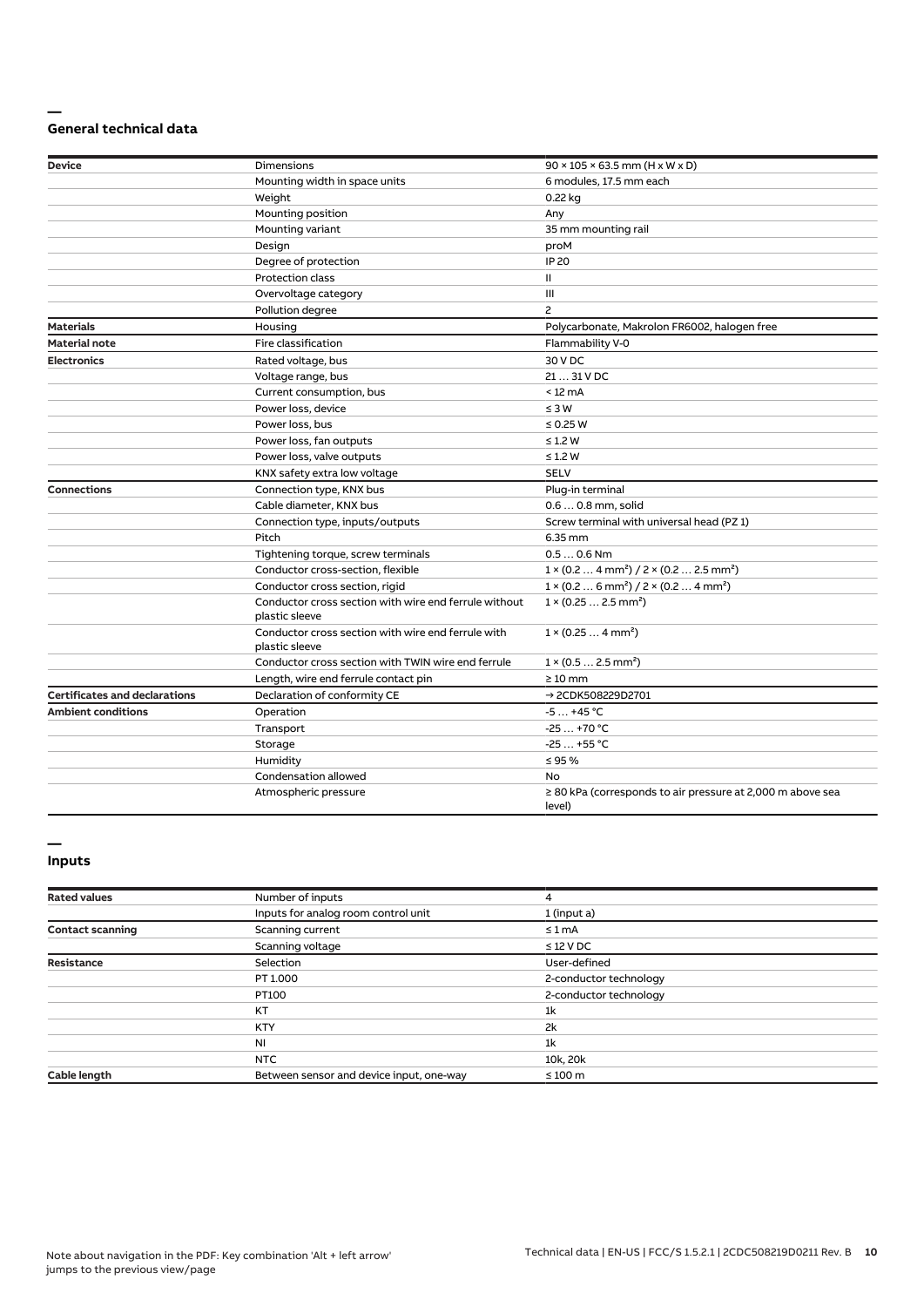#### **— Valve outputs – thermoelectric, PWM**

| <b>Rated values</b> | Number of outputs                                |                                   |  |
|---------------------|--------------------------------------------------|-----------------------------------|--|
|                     | Non-floating                                     | Yes                               |  |
|                     | Rated voltage U <sub>n</sub>                     | 230 V AC                          |  |
|                     | Voltage range                                    | 24  230 V AC                      |  |
|                     | Rated frequency                                  | 50/60 Hz                          |  |
|                     | Rated current I <sub>n</sub>                     | 0.5A                              |  |
|                     | Continuous current at T. Up to 20 °C             | 0.25 A resistive load per output  |  |
|                     | Continuous current at T <sub>u</sub> Up to 45 °C | 0.15 A resistive load per output  |  |
|                     | Inrush current at T <sub>u</sub> Up to 45 °C     | $\leq$ 1.6 A (for 10 s)           |  |
|                     |                                                  | $T_{\rm u}$ = Ambient temperature |  |
|                     | Minimum load (per output)                        | 1.2W                              |  |
|                     |                                                  |                                   |  |

**—**

#### **Valve outputs – motor-driven, 3-point**

| <b>Rated values</b> | Number of outputs                                |                                   |  |
|---------------------|--------------------------------------------------|-----------------------------------|--|
|                     | Non-floating                                     | Yes                               |  |
|                     | Rated voltage U <sub>n</sub>                     | 230 V AC                          |  |
|                     | Voltage range                                    | 24  230 V AC                      |  |
| Rated frequency     | 50/60 Hz                                         |                                   |  |
|                     | Rated current I <sub>n</sub>                     | 0.5A                              |  |
|                     | Continuous current at T <sub>u</sub> Up to 20 °C | 0.25 A resistive load per channel |  |
|                     | Continuous current at T <sub>u</sub> Up to 45 °C | 0.15 A resistive load per channel |  |
|                     | Inrush current at T <sub>u</sub> Up to 45 °C     | $\leq$ 1.6 A (for 10 s)           |  |
|                     |                                                  | $T_{\rm u}$ = Ambient temperature |  |
|                     | Minimum load (per output)                        | 1.2 VA                            |  |

**—**

#### **Fan outputs – analog**

| <b>Rated values</b> | Number of outputs         |                   |  |
|---------------------|---------------------------|-------------------|--|
|                     | Control signal            | $0 \dots 10$ V DC |  |
|                     | Signal type               | Analog            |  |
|                     | Output load               | > 10 kohms        |  |
|                     | Output tolerance          | ±10%              |  |
|                     | <b>Current limitation</b> | Up to 1.5 mA      |  |

**<sup>—</sup>**

## **Outputs – relays 16 A**

| <b>Rated values</b>         | Number of outputs                                          |                                                 |  |
|-----------------------------|------------------------------------------------------------|-------------------------------------------------|--|
|                             | Rated voltage U <sub>n</sub>                               | 230 V AC                                        |  |
|                             | Rated current I <sub>n</sub> (per output)                  | 16 A                                            |  |
|                             | Rated frequency                                            | 50/60 Hz                                        |  |
| <b>Switching currents</b>   | AC-1 operation (cos $\varphi$ = 0.8)                       | $\leq 16$ A                                     |  |
|                             | AC-3 operation (cos $\varphi$ = 0.45)                      | $\leq 6A$                                       |  |
|                             | Fluorescent lighting load AX                               | $\leq 6$ AX                                     |  |
|                             | Switching current at 24 V DC (resistive load)              | $\leq 16$ A                                     |  |
|                             | Switching current at 5 V AC                                | $\geq 0.1$ A                                    |  |
|                             | Switching current at 12 V AC                               | $\geq 0.1$ A                                    |  |
|                             | Switching current at 24 V AC                               | $\geq 0.1$ A                                    |  |
| <b>Service life</b>         | Mechanical service life                                    | $\geq$ 3 × 10 <sup>6</sup> switching operations |  |
|                             | AC-1 operation (cos $\varphi$ = 0.8)                       | $\geq 10^5$ switching operations                |  |
| <b>Switching operations</b> | Switching operations per minute when one relay<br>switches | $\leq 500$                                      |  |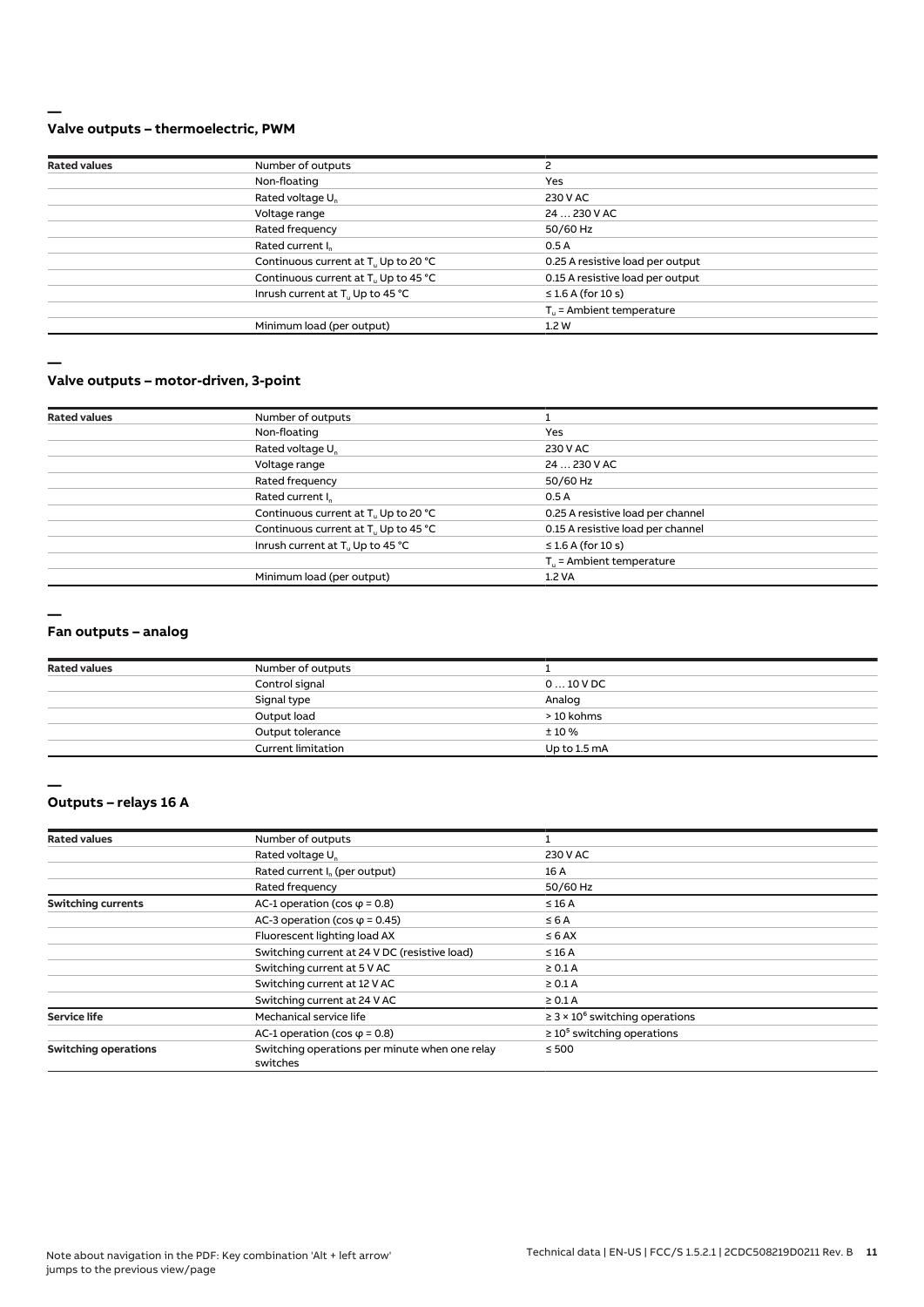#### **— Device type**

| Device type | Fan Coil Controller               | FCC/S 1.5.2.1                                        |  |
|-------------|-----------------------------------|------------------------------------------------------|--|
|             | Application                       | Fan Coil Unit Controller, PWM/                       |  |
|             |                                   | $\ldots$ = current version number of the application |  |
|             | Maximum number of group objects   | 118                                                  |  |
|             | Maximum number of group addresses | 255                                                  |  |
|             | Maximum number of assignments     | 255                                                  |  |

## **Note**

Observe software information on the website

→ www.abb.com/knx.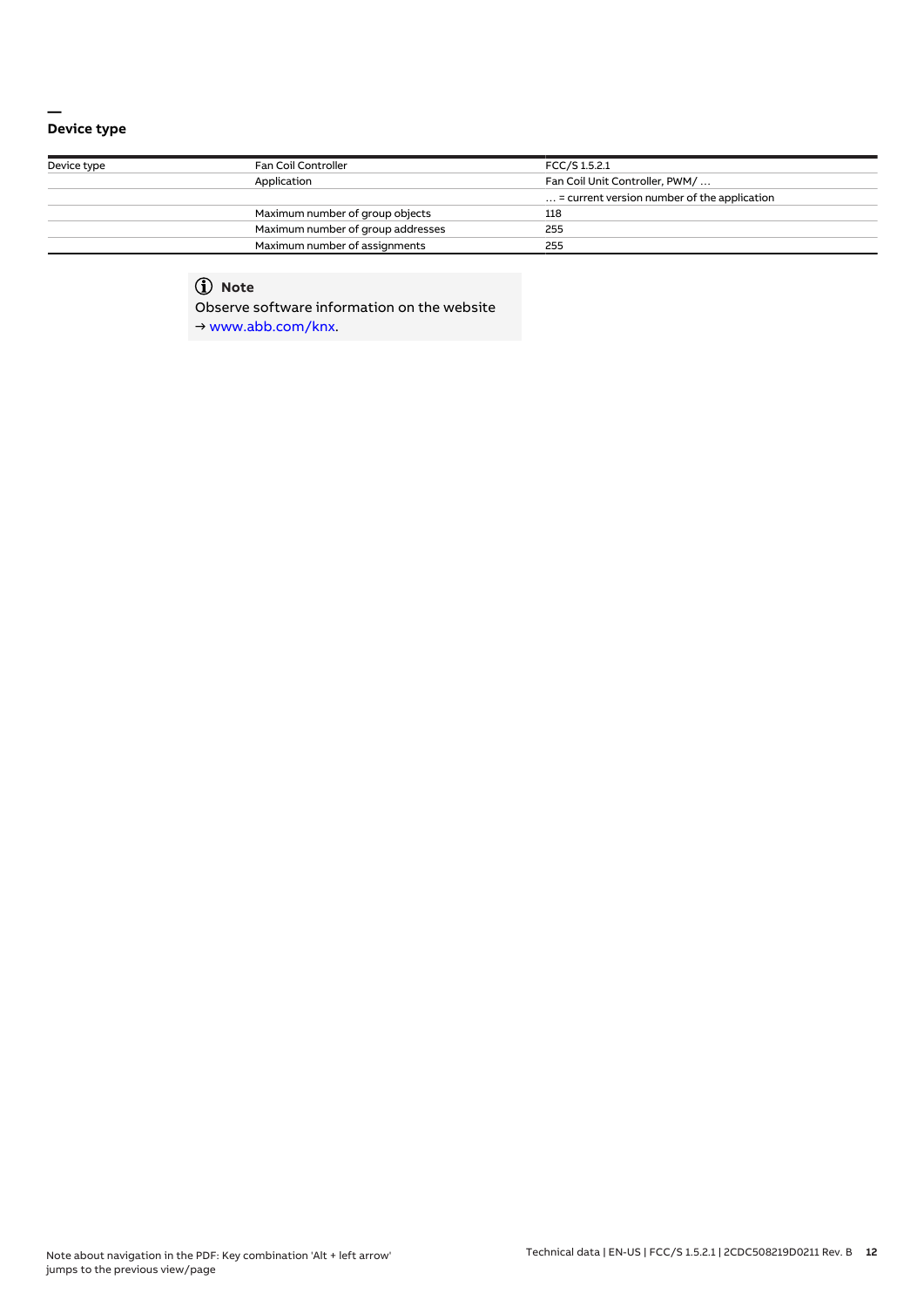#### **— Ordering details**

| <b>Description</b>  | МW | Type          | Order no.       | Packaging<br>[pcs.] | Weight (incl.<br>packaging)<br>[kg] |
|---------------------|----|---------------|-----------------|---------------------|-------------------------------------|
| Fan Coil Controller |    | FCC/S 1.5.2.1 | 2CDG110235R0011 |                     | 0.22                                |